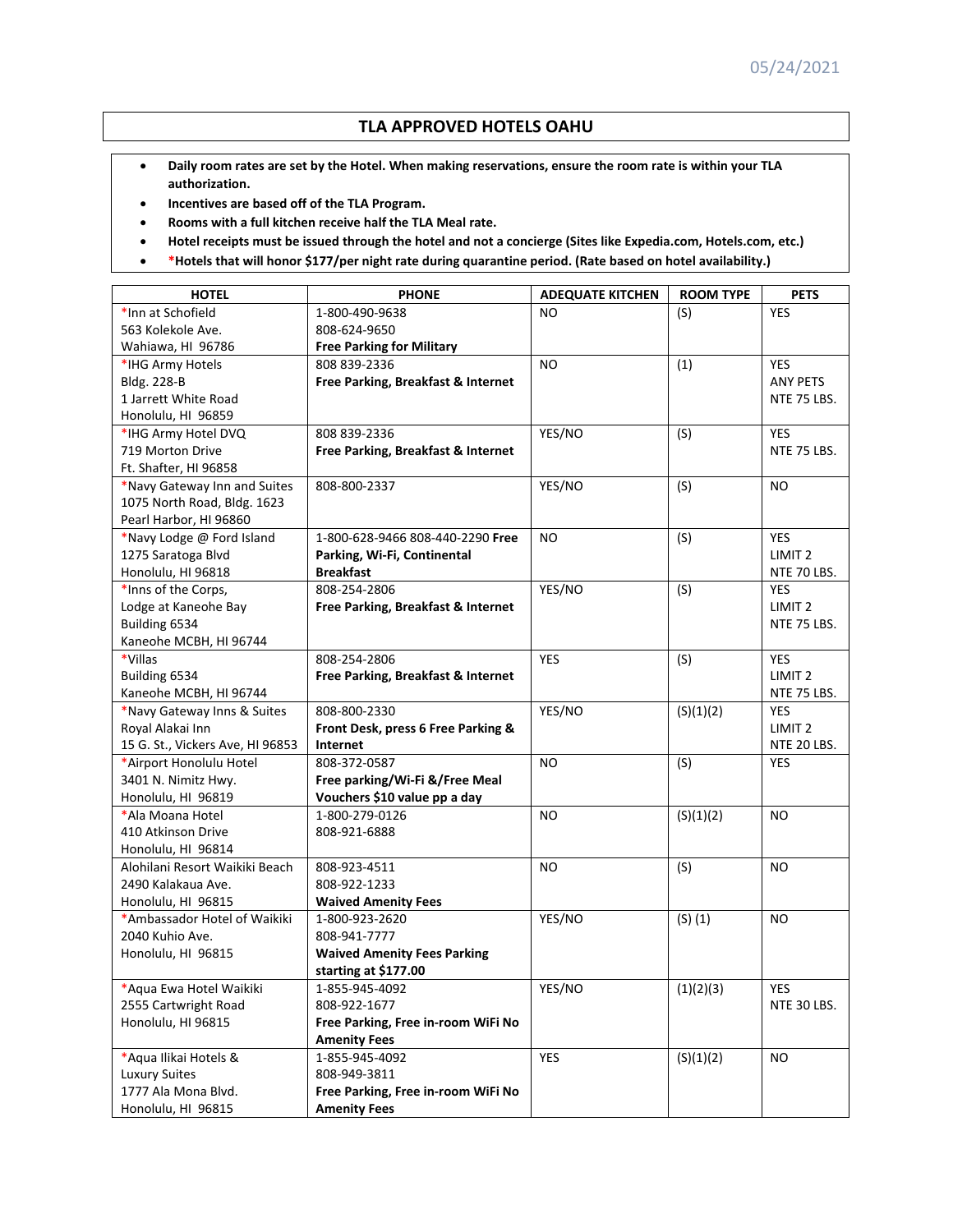| <b>HOTEL</b>                   | <b>PHONE</b>                            | <b>ADEQUATE KITCHEN</b> | <b>ROOM TYPE</b> | <b>PETS</b>    |
|--------------------------------|-----------------------------------------|-------------------------|------------------|----------------|
| *Aqua Oasis                    | 1-855-945-4092                          | N <sub>O</sub>          | (S)(1)           | NO.            |
| 320 Lewers Street              | 808-923-2300                            |                         |                  |                |
| Honolulu, HI 96815             | Free Parking, Free WiFi                 |                         |                  |                |
|                                | <b>No Amenity Fees</b>                  |                         |                  |                |
|                                | <b>Complimentary Continental</b>        |                         |                  |                |
|                                | <b>Breakfast</b>                        |                         |                  |                |
| *Aqua Palms Waikiki            | 1-855-945-4092                          | YES/NO                  | (S)(1)           | N <sub>O</sub> |
| 1850 Ala Moana Blvd.           | 808-947-7256                            |                         |                  |                |
| Honolulu, HI 96815             | Free Parking, Free in-room WiFi No      |                         |                  |                |
|                                | <b>Amenity Fees</b>                     |                         |                  |                |
| *Aqua Skyline at Island Colony | 1-855-945-4092                          | YES/NO                  | (S)(1)           | NO             |
| 445 Seaside Ave                |                                         |                         |                  |                |
|                                | 808-923-2345                            |                         |                  |                |
| Honolulu, HI 96815             | Free Parking, Free in-room WiFi No      |                         |                  |                |
| *Aston at the Executive        | <b>Amenity Fees</b>                     | <b>YES</b>              |                  |                |
|                                | 1-855-945-4092                          |                         | (S)(1)           | N <sub>O</sub> |
| Centre Hotel                   | 808-539-3000                            |                         |                  |                |
| 1088 Bishop Street             | Free Parking, Free in-room WiFi No      |                         |                  |                |
| Honolulu, HI 96813             | <b>Amenity Fees</b>                     |                         |                  |                |
| *Aston at the Waikiki Banyan   | 1-855-945-4092                          | <b>YES</b>              | (S)(1)           | <b>NO</b>      |
| 201 Ohua Ave.                  | 808-922-0555                            |                         |                  |                |
| Honolulu, HI 96815             | Free Parking, Free in-room WiFi No      |                         |                  |                |
|                                | <b>Amenity Fees</b>                     |                         |                  |                |
| *Aston Waikiki Beach Hotel     | 1-800-877-7666 808-922-2511             | N <sub>O</sub>          | (S)(1)           | NO.            |
| 2570 Kalakaua Ave.             | <b>Waived Amenity Fees Free Parking</b> |                         |                  |                |
| Honolulu, HI 96815             | & Internet                              |                         |                  |                |
| *Aston Waikiki Beach Tower     | 1-855-945-4092                          | <b>YES</b>              | (S)(1)           | NO             |
| 2470 Kalakaua Ave.             | 808-926-6400                            |                         |                  |                |
| Honolulu, HI 96815             | Free Parking, Free in-room WiFi No      |                         |                  |                |
|                                | <b>Amenity Fees</b>                     |                         |                  |                |
| *Aston Waikiki Circle Hotel    | 1-855-945-4092                          | <b>NO</b>               | (S)              | NO.            |
| 2464 Kalakaua Ave.             | 808-923-1571                            |                         |                  |                |
| Honolulu, HI 96815             | Free Parking, Free in-room WiFi No      |                         |                  |                |
|                                | <b>Amenity Fees</b>                     |                         |                  |                |
| *Aston Waikiki Sunset          | 1-855-945-4092                          | <b>YES</b>              | (1)(2)           | <b>NO</b>      |
| 229 Paoakalani Ave.            | 808-922-0511                            |                         |                  |                |
| Honolulu, HI 96815             | Free Parking, Free in-room WiFi No      |                         |                  |                |
|                                | <b>Amenity Fees</b>                     |                         |                  |                |
| *Bamboo Waikiki                | 1-855-945-4092                          | YES/NO                  | (S)(1)           | N <sub>O</sub> |
| 2524 Kuhio Ave.                | 808-922-7777                            |                         |                  |                |
| Honolulu, HI 96815             | Free Parking, Free in-room WiFi No      |                         |                  |                |
|                                | <b>Amenity Fees</b>                     |                         |                  |                |
| Best Western, The Plaza        | 808-372-0587                            | <b>NO</b>               | (S)              | <b>YES</b>     |
| 3253 N. Nimitz Hwy.            | <b>Free Parking, Free Meal Vouchers</b> |                         |                  |                |
| Honolulu, HI 96819             | \$10.00/day a person                    |                         |                  |                |
| Breakers at Waikiki            | 1-800-426-0494                          | <b>YES</b>              |                  | <b>NO</b>      |
| 250 Beach Walk                 | 808-923-3181                            |                         | (S)(1)           |                |
|                                |                                         |                         |                  |                |
| Honolulu, HI 96815             | 1-866-974-2626 808-923-8828             |                         |                  |                |
| Coconut Waikiki Hotel          |                                         | <b>NO</b>               | (S)              | NO.            |
| A Joie de Vivre Hotel          | Free Wi-Fi/in-room safe No Resort       |                         |                  |                |
| 450 Lewers Street              | Fees.                                   |                         |                  |                |
| Honolulu, HI 96815             |                                         |                         |                  |                |
| *Courtyard by Marriott         | 1-877-995-2638                          | NO.                     | (S)(1)           | NO.            |
| Waikiki Beach                  | 808-954-4000                            |                         |                  |                |
| 400 Royal Hawaiian Ave.        | Free Wifi, Access to HI FIT Program.    |                         |                  |                |
| Honolulu, HI 96815             | <b>No Resort Fees</b>                   |                         |                  |                |
|                                |                                         |                         |                  |                |
|                                |                                         |                         |                  |                |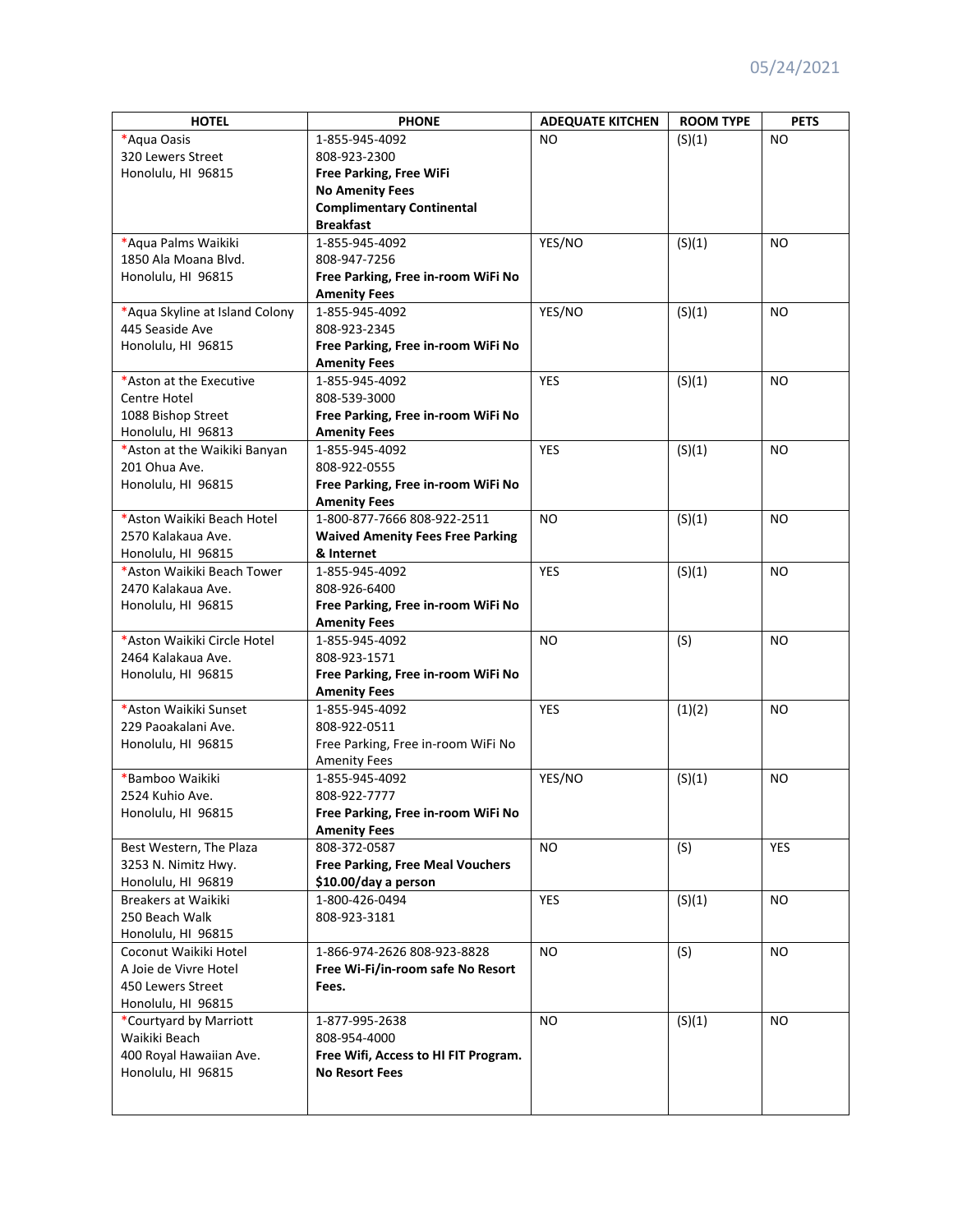| <b>HOTEL</b>                   | <b>PHONE</b>                           | <b>ADEQUATE KITCHEN</b> | <b>ROOM TYPE</b> | <b>PETS</b>        |
|--------------------------------|----------------------------------------|-------------------------|------------------|--------------------|
| *Doubletree by Hilton          | 808-941-7275                           | N <sub>O</sub>          | $(S)$ $(1)$      | NO.                |
| Alana-Waikiki Beach            | 808 951 3141                           |                         |                  |                    |
| 1956 Ala Moana Blvd.           | <b>Waived Resort Fee-Free Parking,</b> |                         |                  |                    |
| Honolulu, HI 96815             | Free Internet-Food & Bev. Credit       |                         |                  |                    |
| *Embassy Suites by Hilton      | 808-674-8222                           | <b>NO</b>               | (S)(1)           | N <sub>O</sub>     |
| Oahu 725 Manawai St.           | Free Full Breakfast. \$10.00 Parking   |                         |                  |                    |
| Kapolei, HI 96707              |                                        |                         |                  |                    |
| *Embassy Suites Waikiki Beach  | 1-800-362-2779                         | N <sub>O</sub>          | (1)(2)           | N <sub>O</sub>     |
| Walk 201 Beach Walk            | 808-921-2345                           |                         |                  |                    |
| Honolulu, HI 96815             | <b>Free Breakfast and Internet</b>     |                         |                  |                    |
| *Equus                         | 1-877-424-6423                         | <b>NO</b>               | (S)(1)           | NO.                |
| 1696 Ala Moana Blvd.           | 808-949-0061                           |                         |                  |                    |
| Honolulu, HI 96815             | <b>Discount Parking and Free Wi-Fi</b> |                         |                  |                    |
| Hale Koa Hotel                 | 1-800-367-6027                         | <b>NO</b>               | (S)              | NO                 |
| 2055 Kalia Road                | 808-955-0555                           |                         |                  |                    |
|                                |                                        |                         |                  |                    |
| Honolulu, HI 96815             | Free Internet & No Resort Fee          |                         |                  |                    |
| *Hampton Inn & Suites          | 1-866-406-2782                         | N <sub>O</sub>          | (S)              | N <sub>O</sub>     |
| 91-5431 Kapolei Parkway,       | 808-628-4900                           |                         |                  |                    |
| Suite 900 Kapolei, HI 96707    | Free Parking & WiFi, Cont breakfast    |                         |                  |                    |
| Harbor Arms Apt. Hotel         | 1-800-360-5556 808-488-5556            | <b>YES</b>              | (1)(2)           | <b>NO</b>          |
| 98-130 Lipoa Place             | Free Parking & Internet No Resort      |                         |                  |                    |
| Aiea, HI 96701                 | Fee                                    |                         |                  |                    |
| *Harbor Shores Apt. Hotel      | 1-800-227-8796 808-488-5742            | <b>YES</b>              | (2)              | <b>YES</b>         |
| 98-145 Lipoa Place             | Free Internet & Parking                |                         |                  |                    |
| Aiea, HI 96701                 |                                        |                         |                  |                    |
| *Hawaiian Monarch Hotel        | 1-866-293-4738                         | <b>NO</b>               | (S)(1)           | NO.                |
| 444 Niu Street                 | 808-945-3444                           |                         |                  |                    |
| Honolulu, HI 96815             |                                        |                         |                  |                    |
| *Hilton Garden Inn             | 808-892-1863                           | N <sub>O</sub>          | (S)(1)(2)        | N <sub>O</sub>     |
| Waikiki Beach                  | Resort Charge \$29 per night Min.      |                         |                  |                    |
| 2330 Kuhio Ave                 | stay is 5 nights Email:                |                         |                  |                    |
| Honolulu, HI 96815             | reservations@hgiwaikikibeach.com       |                         |                  |                    |
| *Hilton Hawaiian Village Beach | 1-800-445-8667                         | <b>NO</b>               | (S)              | NO.                |
| Resort and Spa                 | 808-949-4321                           |                         |                  |                    |
| 2005 Kalia Road                | Non-reimbursable resort fee may        |                         |                  |                    |
| Honolulu, HI 96815             | apply                                  |                         |                  |                    |
| *Hilton Waikiki Beach          | 1-888-243-9252                         | <b>NO</b>               | (S)              | <b>NO</b>          |
| 2500 Kuhio Ave.                | 808-922-0811                           |                         |                  |                    |
| Honolulu, HI 96815             |                                        |                         |                  |                    |
| Holiday Inn Express Waikiki    | 808-748-7103/808-947-2828              | NO.                     | (S)              | NO.                |
| 2058 Kuhio Ave.                | <b>Waive Amenity, Discount Parking</b> |                         |                  |                    |
| Honolulu, HI 96815             | <b>Internet &amp; Free Breakfast</b>   |                         |                  |                    |
| *Holiday Surf Hotel            | 808-923-8488                           | <b>YES</b>              | (S)(1)(2)        | <b>YES</b>         |
| 2303 Ala Wai Blvd              | Non-reimbursable resort fee may        |                         |                  | LIMIT <sub>2</sub> |
| Honolulu, HI 96815             | apply                                  |                         |                  | NTE 50 LBS.        |
| Hotel La Croix                 | 808-955-3741                           | <b>NO</b>               | (S)              | NO                 |
| 2070 Kalakaua Ave.             |                                        |                         |                  |                    |
| Honolulu, HI 96815             |                                        |                         |                  |                    |
| *Hotel Renew                   | 1-855-747-0762 808-687-7700            | <b>NO</b>               | (S)              | <b>YES</b>         |
| 129 Paoakalani Ave.            | Free Internet Amenity Fee included     |                         |                  | LIMIT <sub>2</sub> |
| Honolulu, HI 96815             |                                        |                         |                  | NTE 40 LBS.        |
| Hyatt Centric Waikiki Beach    | 800-237-1234                           | <b>NO</b>               | (S)              | <b>YES</b>         |
| 349 Seaside Ave.               | Free WiFi / Discount Parking           |                         |                  | LIMIT <sub>2</sub> |
| Honolulu, HI 96815             | Non-reimbursable resort fee may        |                         |                  | NTE 50 LBS.        |
|                                | apply                                  |                         |                  |                    |
|                                |                                        |                         |                  |                    |
|                                |                                        |                         |                  |                    |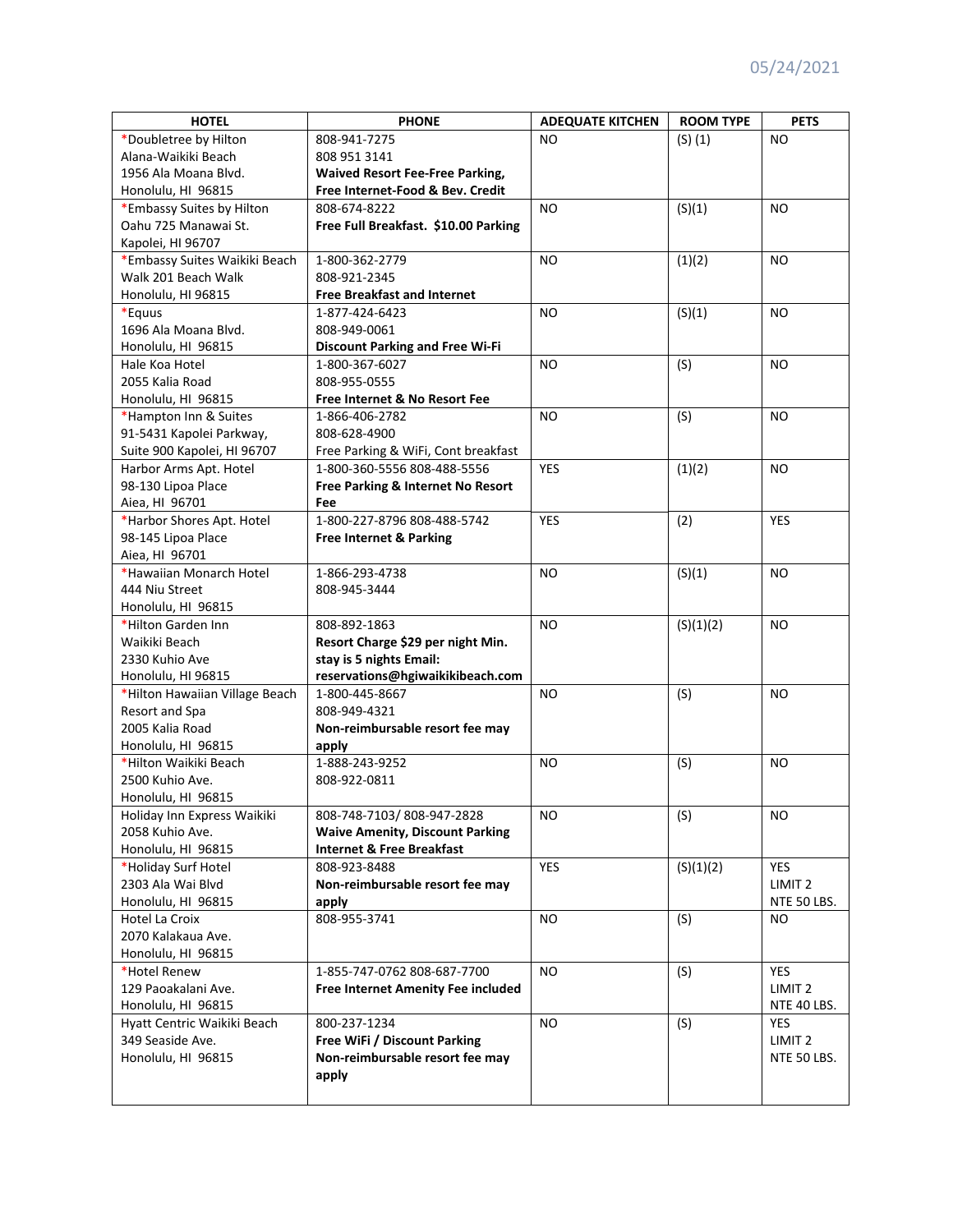| <b>HOTEL</b>                                  | <b>PHONE</b>                            | <b>ADEQUATE KITCHEN</b> | <b>ROOM TYPE</b> | <b>PETS</b>        |
|-----------------------------------------------|-----------------------------------------|-------------------------|------------------|--------------------|
| *Hyatt Place                                  | 1-800-367-5004                          | NO.                     | (S)              | <b>YES</b>         |
| 175 Paoakalani Ave.                           | 808-922-3861                            |                         |                  | LIMIT <sub>2</sub> |
| Honolulu, HI 96815                            | Free WiFi / Buffet Breakfast            |                         |                  | NTE 50 LBS.        |
| *Hyatt Regency Waikiki                        | 1-800-233-1234                          | <b>NO</b>               | (S)(1)(2)        | YES                |
| 2424 Kalakaua Ave.                            | 808-923-1234                            |                         |                  |                    |
| Honolulu, HI 96815                            |                                         |                         |                  |                    |
| *Ilima Hotel                                  | 1-800-801-9366                          | <b>YES</b>              | (S)(1)(2)(3)     | <b>NO</b>          |
| 445 Nohonani Street                           | 808-923-1877                            |                         |                  |                    |
| Honolulu, HI 96815                            | Free Parking & Internet                 |                         |                  |                    |
| *Lotus Honolulu                               | 1-866-865-7925                          | <b>NO</b>               | (S)              | <b>YES</b>         |
| @ Diamond Head                                | 808-922-1700                            |                         |                  | 1 DOG              |
| 2885 Kalakaua Ave.                            | Free Parking, Free in-room WiFi         |                         |                  | NTE 20 LBS.        |
| Honolulu, HI 96815                            | <b>No Amenity Fees</b>                  |                         |                  |                    |
| *Luana Waikiki                                | 1-855-945-4092                          | YES/NO                  | (S)(1)(2)        | <b>NO</b>          |
| Hotel & Suites                                | 808-955-6000                            |                         |                  |                    |
| 2045 Kalakaua Ave.                            | Free Parking, Free in-room WiFi No      |                         |                  |                    |
| Honolulu, HI 96815                            | <b>Amenity Fees</b>                     |                         |                  |                    |
| *Moana Surfrider                              | 808-922-3111                            | <b>NO</b>               | (S)              | <b>NO</b>          |
| 2365 Kalakaua Ave.                            | Non-reimbursable resort fee may         |                         |                  |                    |
| Honolulu, HI 96815                            |                                         |                         |                  |                    |
|                                               | apply                                   |                         |                  |                    |
| New Otani Kaimana Beach<br>2863 Kalakaua Ave. | 1-800-356-8264                          | <b>NO</b>               | (S)(1)           | <b>NO</b>          |
|                                               | 808-923-1555                            |                         |                  |                    |
| Honolulu, HI 96815                            |                                         |                         |                  |                    |
| *Ohana Waikiki East                           | 1-800-279-0126                          | <b>NO</b>               | (S)(1)(2)        | <b>NO</b>          |
| 150 Kaiulani Ave.                             | 808-921-6888                            |                         |                  |                    |
| Honolulu, HI 96815                            |                                         |                         |                  |                    |
| *Ohana Waikiki Malia                          | 1-800-279-0126                          | <b>NO</b>               | (S)(1)           | <b>NO</b>          |
| 2211 Kuhio Ave.                               | 808-921-6888                            |                         |                  |                    |
| Honolulu, HI 96815                            |                                         |                         |                  |                    |
| *Ohia Waikiki Studio Suits                    | 1-855-945-4092 /808-926-6442            | YES/NO                  | (S)(1)           | <b>YES</b>         |
| 2280 Kuhio Ave                                | Free Parking, Free in-room WiFi         |                         |                  |                    |
| Honolulu, HI 96815                            | <b>No Amenity Fees</b>                  |                         |                  |                    |
| *Outrigger Reef on the Beach                  | 1-800-279-0126                          | <b>NO</b>               | (S)(1)           | <b>NO</b>          |
| 2169 Kalia Road                               | 808-921-6888                            |                         |                  |                    |
| Honolulu, HI 96815                            |                                         |                         |                  |                    |
| *Outrigger Waikiki                            | 1-800-279-0126                          | <b>NO</b>               | (S)              | <b>NO</b>          |
| 2335 Kalakaua Ave.                            | 808-921-6888                            |                         |                  |                    |
| Honolulu, HI 96815                            |                                         |                         |                  |                    |
| *Pacific Marina Inn                           | 808-836-1131                            | NO.                     | (S)              | <b>NO</b>          |
| 2628 Waiwai Loop.                             | <b>Free Parking</b>                     |                         |                  |                    |
| Honolulu, HI 96819                            |                                         |                         |                  |                    |
| *Pacific Monarch Hotel                        | 1-855-945-4092                          | YES/NO                  | (S)(1)           | NO.                |
| 2427 Kuhio Ave.                               | 808-923-9805                            |                         |                  |                    |
| Honolulu, HI 96815                            | Free Parking, Free in-room WiFi No      |                         |                  |                    |
|                                               | <b>Amenity Fees</b>                     |                         |                  |                    |
| *Pagoda Hotel                                 | 1-855-945-4092/808-941-6611             | <b>NO</b>               | (s)(1)(2)        | <b>YES</b>         |
| 1525 Rycroft Street                           | Free Parking, Free in-room WiFi No      |                         |                  | 1 DOG              |
| Honolulu, HI 96814                            | <b>Amenity Fees</b>                     |                         |                  | NTE 30 LBS.        |
| Paradise Bay Resort                           | 1-800-735-5071 808-239-5711             | <b>YES</b>              | (S)(1)           | <b>YES</b>         |
| 47-039 Lihikai Drive                          | <b>Free Parking &amp; Internet</b>      |                         |                  | LIMIT <sub>2</sub> |
| Kaneohe, HI 96744                             |                                         |                         |                  |                    |
| *Park Shore Waikiki                           | 1-855-945-4092 / 808-923-0411           | <b>NO</b>               | (S)(1)(2)        | <b>NO</b>          |
| 2586 Kalakaua Ave.                            | <b>Complimentary Parking &amp; WiFI</b> |                         |                  |                    |
| Honolulu, HI 96815                            | <b>No Resort Charge</b>                 |                         |                  |                    |
| Pearl Hotel Waikiki                           | 808-922-1616                            | NO.                     | (S)(1)(2)        | <b>YES</b>         |
| 415 Nahua St.                                 | Waived Amenity Fee, Parking, &          |                         |                  | LIMIT <sub>2</sub> |
| Honolulu, HI 96815                            | <b>Pet Fees</b>                         |                         |                  | NTE 40 LBS.        |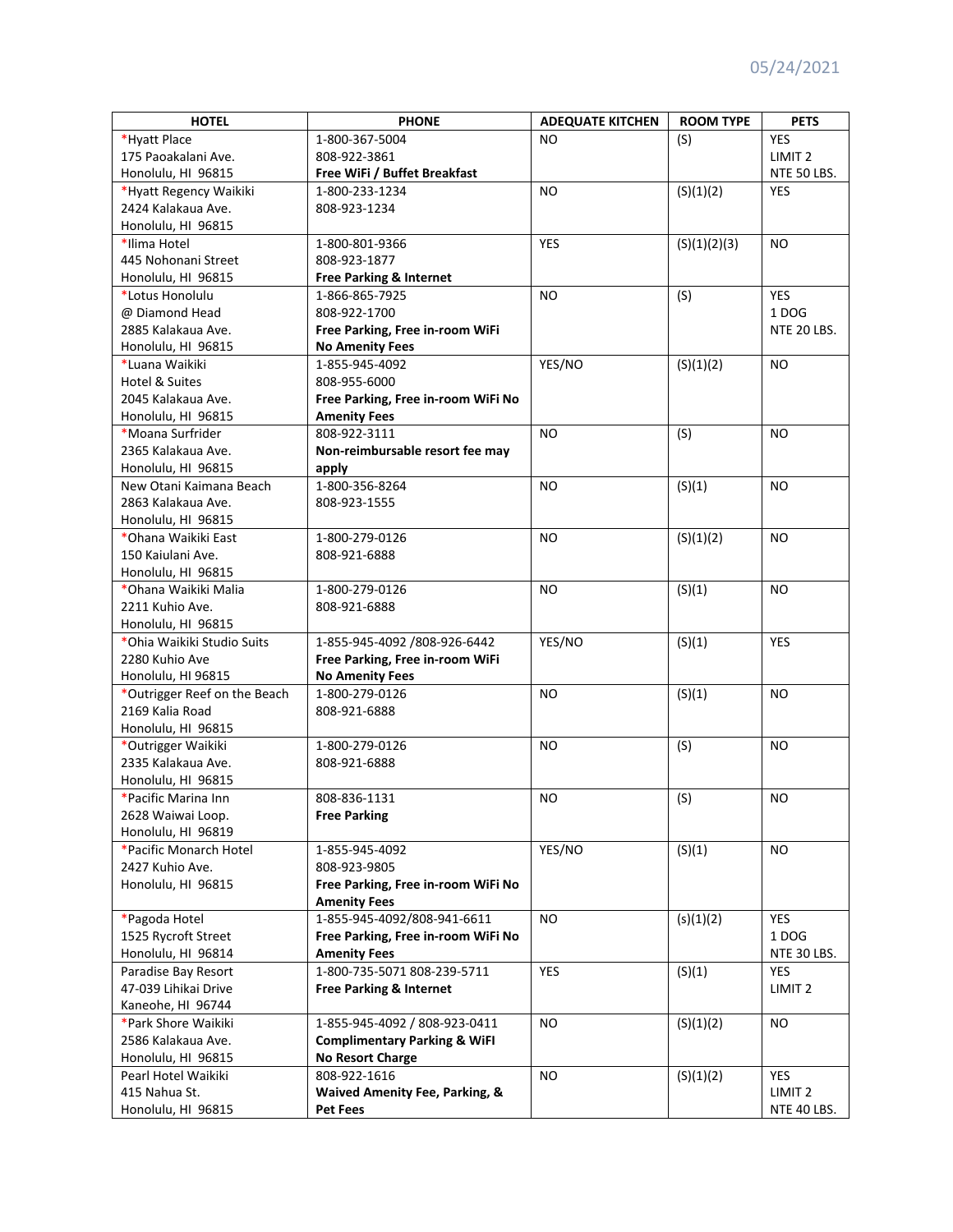| <b>HOTEL</b>                | <b>PHONE</b>                              | <b>ADEQUATE KITCHEN</b> | <b>ROOM TYPE</b> | <b>PETS</b>        |
|-----------------------------|-------------------------------------------|-------------------------|------------------|--------------------|
| *Prince Waikiki             | 1-800-321-6248                            | NO.                     | (S)(1)(2)        | NO                 |
| 100 Holomoana Street        | 808-956-1111                              |                         |                  |                    |
| Honolulu, HI 96815          |                                           |                         |                  |                    |
| Queen Kapiolani Hotel       | 1-800-533-6970                            | N <sub>O</sub>          | (S)(1)           | <b>YES</b>         |
| 150 Kapahulu Ave            | 808-922-1941                              |                         |                  | LIMIT <sub>2</sub> |
| Honolulu, HI 96815          | <b>Free Parking, Waive Amenity Fees</b>   |                         |                  | NTE 75 LBS.        |
| Ramada Plaza Waikiki        | 808-744-7561 / 808-744-4351               | <b>NO</b>               | (S)              | NO.                |
| 1830 Ala Moana Blvd.        | Free Parking, Internet, & Breakfast       |                         |                  |                    |
| Honolulu, HI 96815          |                                           |                         |                  |                    |
| *Residence Inn by Marriott  | 808-674-4480                              | YES/NO                  | (S)              | <b>YES</b>         |
| Oahu Kapolei                | Free Wi-Fi, & Buffet Breakfast            |                         |                  |                    |
| 731 Kunehi Street           |                                           |                         |                  |                    |
| Kapolei, HI 96707           |                                           |                         |                  |                    |
| Royal Hawaiian              | 1-800-325-3535                            | <b>NO</b>               | (S)              | <b>NO</b>          |
| 2259 Kalakaua Ave.          | 808-923-7311                              |                         |                  |                    |
| Honolulu, HI 96815          |                                           |                         |                  |                    |
| *Sheraton Princess Kaiulani | 1-888-627-8110 / 808-922-5811             | N <sub>O</sub>          | (S)              | NO.                |
| 120 Kaiulani Ave.           | Non-reimbursable resort fee may           |                         |                  |                    |
| Honolulu, HI 96815          | apply                                     |                         |                  |                    |
| *Sheraton Waikiki Hotel     | 1-808-931-4610 / 808-922-4422             | N <sub>O</sub>          | (S)              | N <sub>O</sub>     |
| 2255 Kalakaua Ave.          | Non-reimbursable resort fee may           |                         |                  |                    |
| Honolulu, HI 96815          | apply                                     |                         |                  |                    |
| Shoreline Hotel Waikiki     | 1-866-974-2626 808-931-2444               | <b>NO</b>               | (S)              | NO.                |
| a Joie de Vivre Hotel       | Free Wi-Fi/in-room safe No resort         |                         |                  |                    |
| 342 Seaside Ave.            | fee.                                      |                         |                  |                    |
| Honolulu, HI 96815          |                                           |                         |                  |                    |
| *The Surfjack Hotel &       | 757-714-0824 / 808-923-8882               | N <sub>O</sub>          | (S)(1)(2)(3)     | <b>YES</b>         |
| Swim Club                   | Free Parking, Free in-room WiFi No        |                         |                  |                    |
| 412 Lewers Street           | <b>Amenity Fees</b>                       |                         |                  |                    |
| Honolulu, HI 96815          |                                           |                         |                  |                    |
| *Vive Hotel Waikiki         | 808-687-2000                              | <b>NO</b>               | (S)              | N <sub>O</sub>     |
| 2426 Kuhio Ave.             | <b>Free Continental Breakfast In-room</b> |                         |                  |                    |
| Honolulu, HI 96815          | safe & Internet                           |                         |                  |                    |
| *Waikiki Beachcomber        | 1-800-279-0126                            | NO                      | (S)(1)           | N <sub>O</sub>     |
| by Outrigger                | 808-921-6888                              |                         |                  |                    |
| 2300 Kalakaua Ave.          |                                           |                         |                  |                    |
| Honolulu, HI 96815          |                                           |                         |                  |                    |
| Waikiki Beach Marriott      | 1-800-367-5370 / 808-922-6611             | <b>NO</b>               | (S)(1)(2)        | <b>NO</b>          |
| Resort & Spa                |                                           |                         |                  |                    |
| 2552 Kalakaua Ave.          |                                           |                         |                  |                    |
| Honolulu, HI 96815          |                                           |                         |                  |                    |
| *Waikiki by Outrigger       | 1-800-279-0126 / 808-921-6888             | NO.                     | (S)(1)(2)        | <b>NO</b>          |
| 255 Beach Walk              |                                           |                         |                  |                    |
| Honolulu, HI 96815          |                                           |                         |                  |                    |
| Waikiki Resort Hotel        | 1-800-367-5116 / 808-922-4911             | YES/NO                  | (S)              | <b>NO</b>          |
| 2460 Koa Avenue             |                                           |                         |                  |                    |
| Honolulu, HI 96815          |                                           |                         |                  |                    |
| Waikiki Sand Villa Hotel    | 1-800-247-1903                            | YES/NO                  | (S)              | NO.                |
| 2375 Ala Wai Blvd.          | 808-922-4744                              |                         |                  |                    |
| Honolulu, HI 96815          | Free Breakfast & Internet                 |                         |                  |                    |
| *White Sands Hotel          | 1-855-945-4092 /808-924-7263              | <b>NO</b>               | (S)(1)           | <b>NO</b>          |
| 431 Nohonani Street         | Free Parking, Free in-room WiFi No        |                         |                  |                    |
| Honolulu, HI 96815          | <b>Amenity Fees</b>                       |                         |                  |                    |

**<sup>\*</sup>DO NOT reserve your hotel on websites like, Expedia.com, Hotels.com, etc.**

\*Daily room rates are set by the hotel. When making reservations, please ensure the room rate is within your TLA authorization. See below to determine **your daily rate.**

**\*VACATION RENTALS/ TIMESHARES/ MWR CABINS/ BED & BREAKFASTS ARE NOT TLA APPROVED.**

**\*Note if service member is single with dependents, use married for 1st dependent.**

**\*50% for meals in hotels with kitchen.**

**\*Finance DOES NOT REIMBURSE for late checkouts, resort charges & taxes, parking tips, room service, etc.**